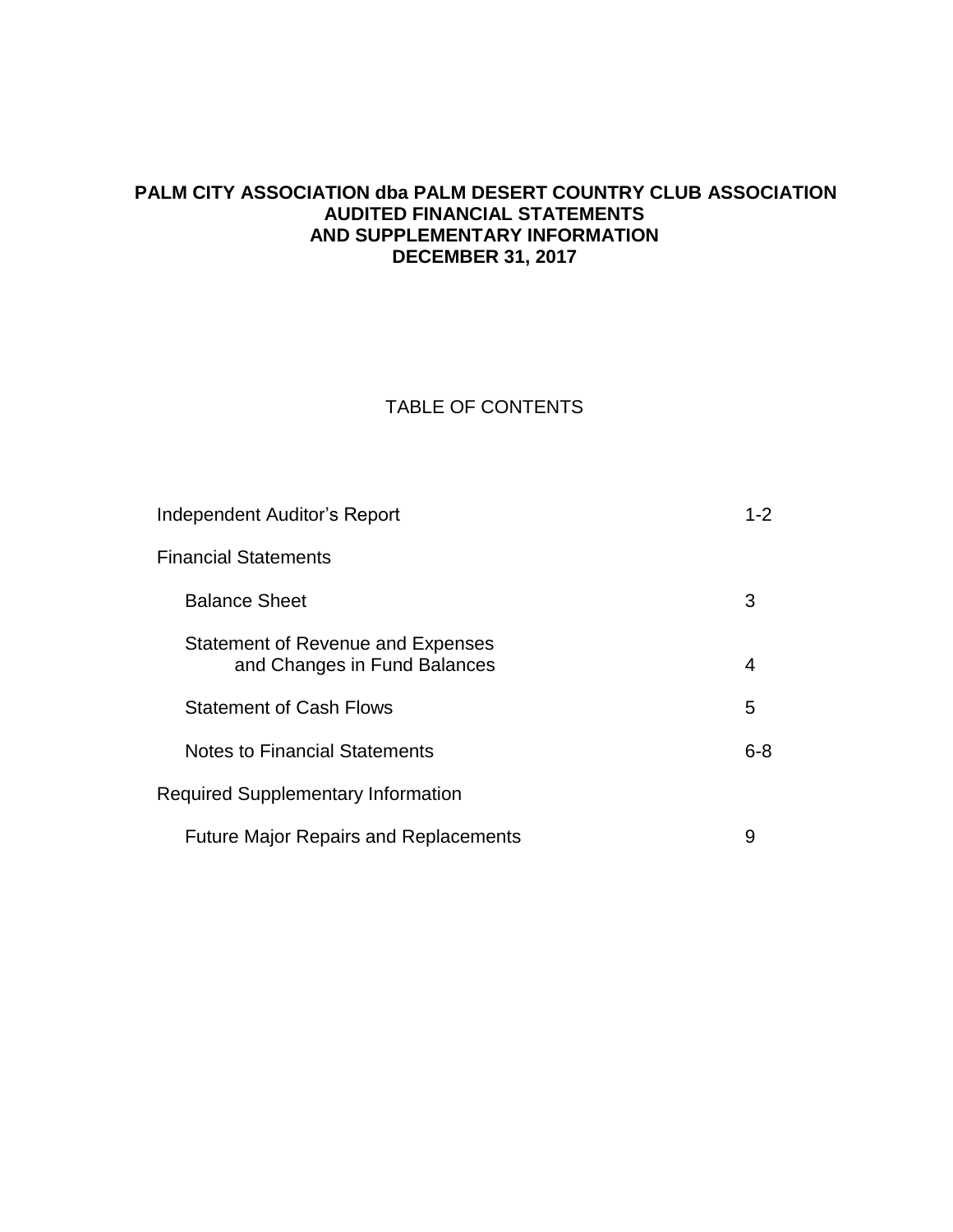# **BECK and COMPANY, CPA'S, INC.**

34-220 Gateway Drive, Suite 120 Palm Desert, CA 92211 760-340-5547 Fax 760-340-2321 chuck@beck-cpa.com

# **INDEPENDENT AUDITOR'S REPORT**

To the Board of Directors and Members PALM CITY ASSOCIATION dba PALM DESERT COUNTRY CLUB ASSOCIATION

We have audited the accompanying financial statements of PALM CITY ASSOCIATION dba PALM DESERT COUNTRY CLUB ASSOCIATION which comprise the balance sheet as of DECEMBER 31, 2017 and the related statement of revenues, expenses and changes in fund balances and cash flows for the year then ended, and the related notes to the financial statements.

#### *Management's Responsibility for the Financial Statements*

Management is responsible for the preparation and fair presentation of these financial statements in accordance with accounting principles generally accepted in the United States of America; this includes the design, implementation, and maintenance of internal controls relevant to the preparation and fair presentation of financial statements that are free from material misstatement, whether due to fraud or error.

#### *Auditors Responsibility*

Our responsibility is to express an opinion on these financial statements based on our audit. We conducted our audit in accordance with auditing standards generally accepted in the United States of America. Those standards require that we plan and perform the audit to obtain reasonable assurance about whether the financial statements are free of material misstatement.

An audit involves performing procedures to obtain audit evidence about the amounts and disclosures in the financial statements. The procedures selected depend on the auditor's judgment, including the assessment of the risks of material misstatement of the financial statements, whether due to fraud or error. In making those risk assessments, the auditor considers internal control relevant to the entity's preparation and fair presentation of the financial statements in order to design audit procedures that are appropriate in the circumstances, but not for the purpose of expressing an opinion on the effectiveness of the entity's internal control. Accordingly, we express no such opinion. An audit also includes evaluating the appropriateness of accounting policies used and the reasonableness of significant accounting estimates made by management, as well as evaluating the overall presentation of the financial statements.

We believe that the audit evidence we have obtained is sufficient and appropriate to provide a basis for our audit opinion.

#### *Opinion*

In our opinion, the financial statements referred to above present fairly, in all material respects, the financial position of PALM CITY ASSOCIATION dba PALM DESERT COUNTRY CLUB ASSOCIATION as of December 31, 2017, and the results of its operations and its cash flows for the years then ended in conformity with accounting principles generally accepted in the United States of America.

#### *Emphasis of Matter*

Our audit was made for the purpose of forming an opinion on the basic financial statements taken as a whole. We have not applied procedures to determine whether the funds designated for future major repairs and replacements are adequate to meet future costs because that determination is outside the scope of our audit. Our opinion on the financial statements is not modified with respect to this matter.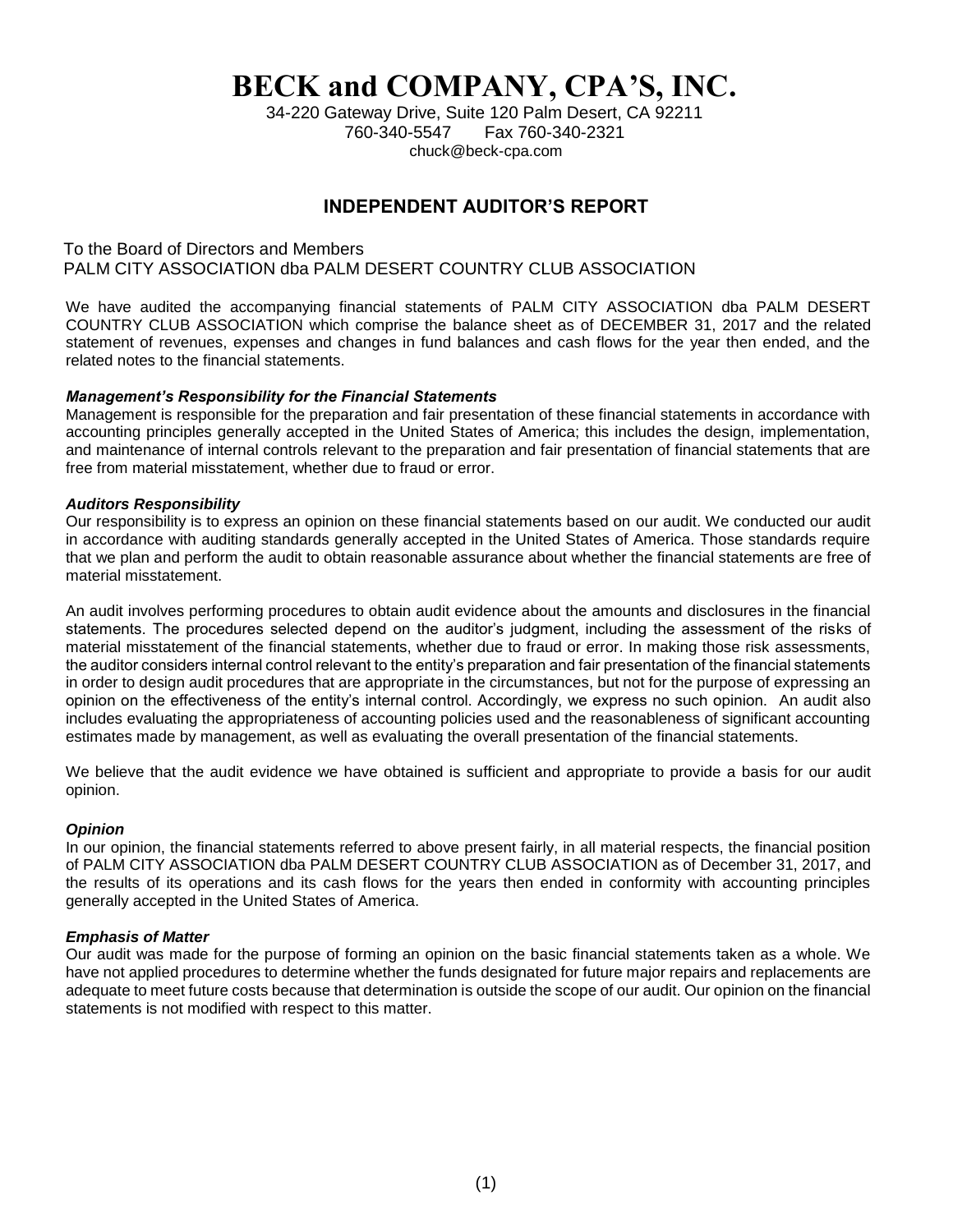#### **PALM CITY ASSOCIATION DBA PALM DESERT COUNTRY CLUB ASSOCIATION Independent Auditor's Report (Continued)**

#### *Disclaimer of Opinion on Required Supplementary Information*

Accounting principles generally accepted in the United States of America require that the information on future major repairs and replacements on the last page be presented to supplement the basic financial statements. Such information, although not a part of the basic financial statements, is required by the Financial Accounting Standards Board, who considers it to be an essential part of financial reporting for placing the basic financial statements in an appropriate operational, economic, or historical context. We have applied certain limited procedures to the required supplementary information in accordance with auditing standards generally accepted in the United States of America which consists of inquiries of management about the methods of preparing the information and comparing the information for consistency with management's response to our inquiries, the basic financial statements, and other knowledge we obtained during our audit of the basic financial statements. We do not express an opinion or provide any assurance on the information because the limited procedures do not provide us with sufficient evidence to express an opinion or provide any assurance.

# *Beck and Company, CPA's, Inc.*

April 19, 2018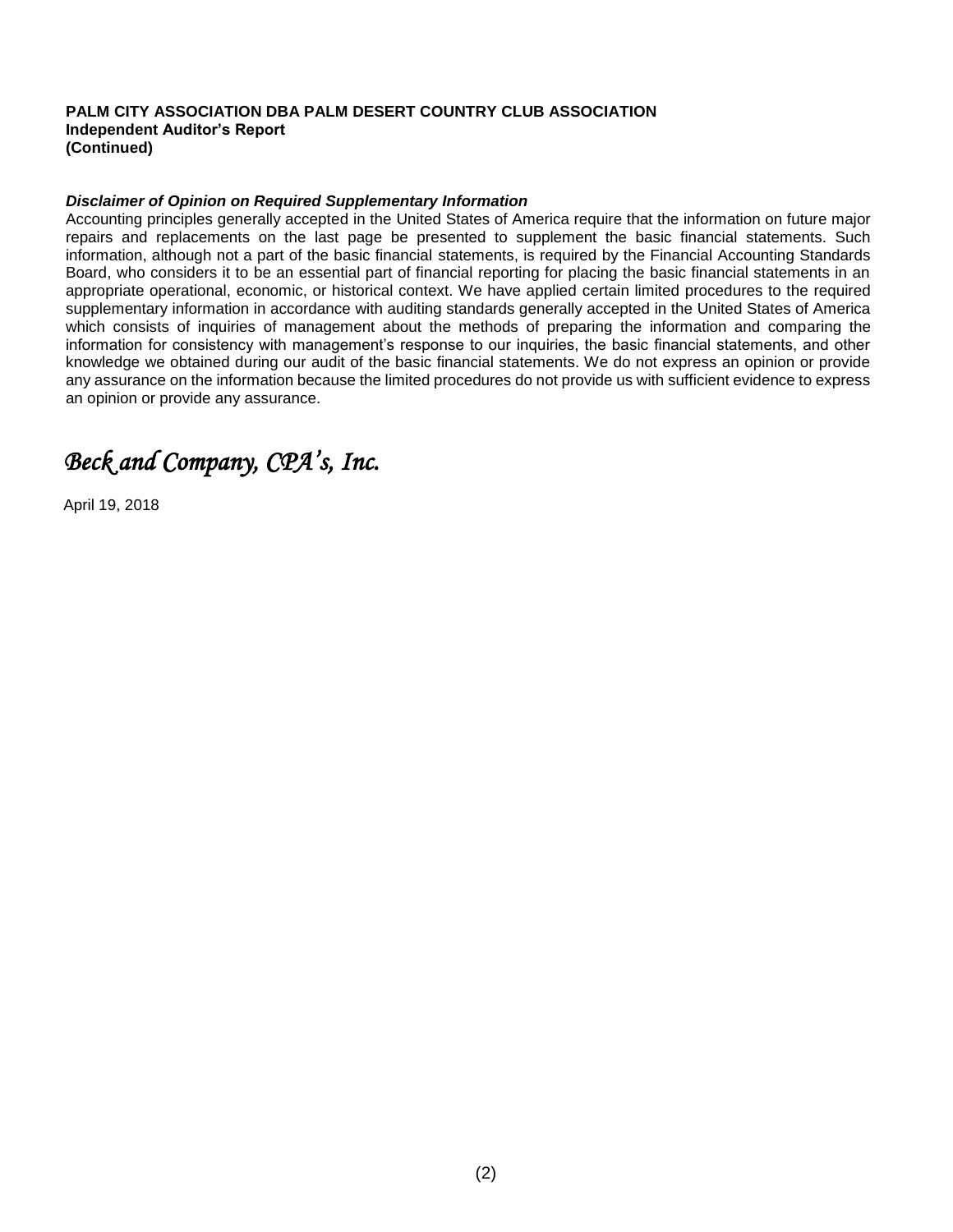## **PALM CITY ASSOCIATION dba BALANCE SHEET DECEMBER 31, 2017 PALM DESERT COUNTRY CLUB ASSOCIATION**

|                                                                                                                                                                                                   | 2017          |                                                               |               |                   |              |                                                               |
|---------------------------------------------------------------------------------------------------------------------------------------------------------------------------------------------------|---------------|---------------------------------------------------------------|---------------|-------------------|--------------|---------------------------------------------------------------|
|                                                                                                                                                                                                   | Operating     |                                                               | Replacement   |                   |              | <b>Total</b>                                                  |
|                                                                                                                                                                                                   | <b>Fund</b>   |                                                               | <b>Fund</b>   |                   | <b>Funds</b> |                                                               |
| <b>ASSETS:</b><br>Cash and Cash Equivalents<br><b>Certificates of Deposit</b><br>Assessments Receivable<br><b>Allowance for Doubtful Accounts</b><br>Prepaid Insurance<br><b>Prepaid Expenses</b> | \$            | 170,273<br>24,185<br>(8, 407)<br>11,676<br>95                 | \$            | 89,478<br>372,547 | \$           | 259,751<br>372,547<br>24,185<br>(8, 407)<br>11,676<br>95      |
| <b>TOTAL ASSETS</b>                                                                                                                                                                               | 197,822<br>\$ |                                                               | \$<br>462,025 |                   | \$           | 659,847                                                       |
| <b>LIABILITIES:</b><br><b>Accounts Payable</b><br><b>Prepaid Assessments</b><br>Payroll Payable<br><b>Accrued PTO</b><br>Income Taxes Payable<br>Deposits<br><b>TOTAL LIABILITIES</b>             | \$            | 6,432<br>27,334<br>7,749<br>6,432<br>2,422<br>1,000<br>51,369 | \$            |                   | \$           | 6,432<br>27,334<br>7,749<br>6,432<br>2,422<br>1,000<br>51,369 |
| <b>FUND BALANCES</b>                                                                                                                                                                              |               | 146,453                                                       |               | 462,025           |              | 608,478                                                       |
| <b>TOTAL LIABILITIES AND</b><br><b>FUND BALANCES</b>                                                                                                                                              |               | 197,822                                                       | \$            | 462,025           | \$           | 659,847                                                       |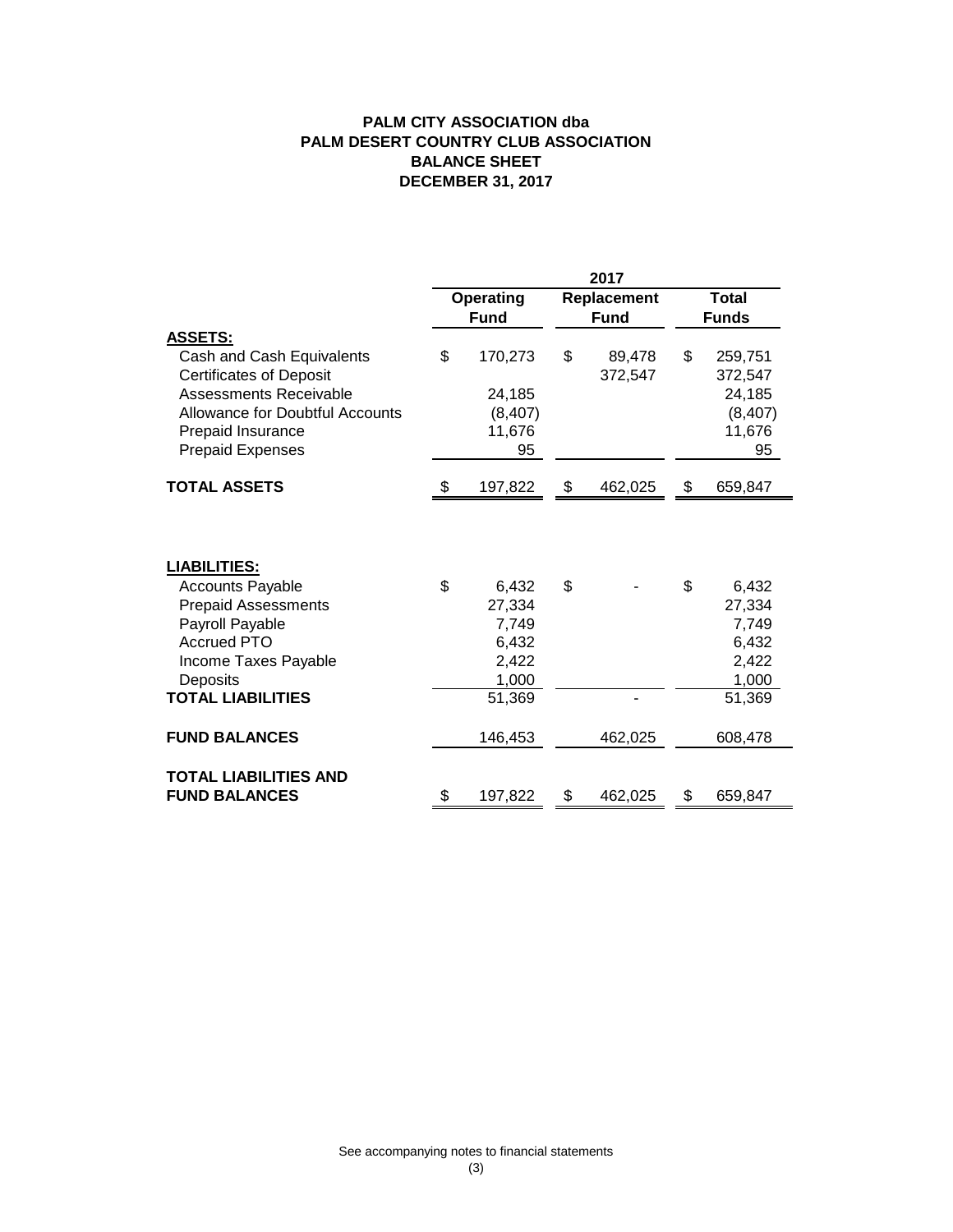#### **PALM CITY ASSOCIATION dba STATEMENT OF REVENUES, EXPENSES, AND CHANGES IN FUND BALANCES YEAR ENDED DECEMBER 31, 2017 PALM DESERT COUNTRY CLUB ASSOCIATION**

|                                       | 2017 |                                                        |    |                              |    |           |
|---------------------------------------|------|--------------------------------------------------------|----|------------------------------|----|-----------|
|                                       |      | Replacement<br>Operating<br><b>Fund</b><br><b>Fund</b> |    | <b>Total</b><br><b>Funds</b> |    |           |
| <b>REVENUES</b>                       |      |                                                        |    |                              |    |           |
| Member Assessments                    | \$   | 335,820                                                | \$ | 12,000                       | \$ | 347,820   |
| Interest Income                       |      | 1,616                                                  |    | 1,403                        |    | 3,019     |
| Rental Income                         |      | 103,239                                                |    |                              |    | 103,239   |
| Newspaper                             |      | 14,083                                                 |    |                              |    | 14,083    |
| <b>Collections and Violations</b>     |      | 3,867                                                  |    |                              |    | 3,867     |
| Escrows                               |      | 1,888                                                  |    |                              |    | 1,888     |
| Other Income                          |      | 5,737                                                  |    |                              |    | 5,737     |
| <b>TOTAL REVENUES</b>                 |      | 466,250                                                |    | 13,403                       |    | 479,653   |
| <b>EXPENSES</b>                       |      |                                                        |    |                              |    |           |
| <b>Utilities</b>                      |      |                                                        |    |                              |    |           |
| Electricity                           |      | 28,901                                                 |    |                              |    | 28,901    |
| Gas                                   |      | 7,487                                                  |    |                              |    | 7,487     |
| Telephone                             |      | 5,091                                                  |    |                              |    | 5,091     |
| Waste                                 |      | 776                                                    |    |                              |    | 776       |
| Water                                 |      | 5,157                                                  |    |                              |    | 5,157     |
| <b>Maintenance</b>                    |      |                                                        |    |                              |    |           |
| Landscape Contract                    |      | 12,035                                                 |    |                              |    | 12,035    |
| Landscape Extras                      |      | 5,570                                                  |    |                              |    | 5,570     |
| Pool Contract                         |      | 18,640                                                 |    |                              |    | 18,640    |
| Pool Maintenance                      |      | 5,822                                                  |    |                              |    | 5,822     |
| <b>Buildings &amp; Equipment</b>      |      | 23,746                                                 |    |                              |    | 23,746    |
| Pest Control                          |      | 1,220                                                  |    |                              |    | 1,220     |
| Janitorial                            |      | 18,893                                                 |    |                              |    | 18,893    |
| <b>Property Protection</b>            |      | 26,536                                                 |    |                              |    | 26,536    |
| <b>Fire Prevention</b>                |      | 1,785                                                  |    |                              |    | 1,785     |
| <b>Administrative</b>                 |      |                                                        |    |                              |    |           |
| Audit/Tax Prep/Rsv Study              |      | 2,500                                                  |    |                              |    | 2,500     |
| <b>Bad Debt</b>                       |      | 6,694                                                  |    |                              |    | 6,694     |
| Insurance                             |      | 22,150                                                 |    |                              |    | 22,150    |
| Legal & Professional                  |      | 38,344                                                 |    |                              |    | 38,344    |
| Payroll Expenses                      |      | 168,545                                                |    |                              |    | 168,545   |
| <b>Management Accounting</b>          |      | 25,252                                                 |    |                              |    | 25,252    |
| Newspaper                             |      | 34,611                                                 |    |                              |    | 34,611    |
| <b>Board Expenses</b>                 |      | 1,384                                                  |    |                              |    | 1,384     |
| Taxes, Licenses & Permits             |      | 14,314                                                 |    |                              |    | 14,314    |
| Office & Administrative               |      | 22,163                                                 |    |                              |    | 22,163    |
| <b>Major Repairs and Replacements</b> |      |                                                        |    | 32,454                       |    | 32,454    |
| <b>TOTAL EXPENSES</b>                 |      | 497,616                                                |    | 32,454                       |    | 530,070   |
| Excess of Revenues over Expenses or   |      |                                                        |    |                              |    |           |
| (Expenses over Revenue)               |      | (31, 366)                                              |    | (19,051)                     |    | (50, 417) |
| <b>Beginning Fund Balances</b>        |      | 185,140                                                |    | 473,755                      |    | 658,895   |
| Net Interfund Transfers               |      | (7, 321)                                               |    | 7,321                        |    |           |
| <b>ENDING FUND BALANCES</b>           | \$   | 146,453                                                | \$ | 462,025                      | \$ | 608,478   |

See accompanying notes to financial statements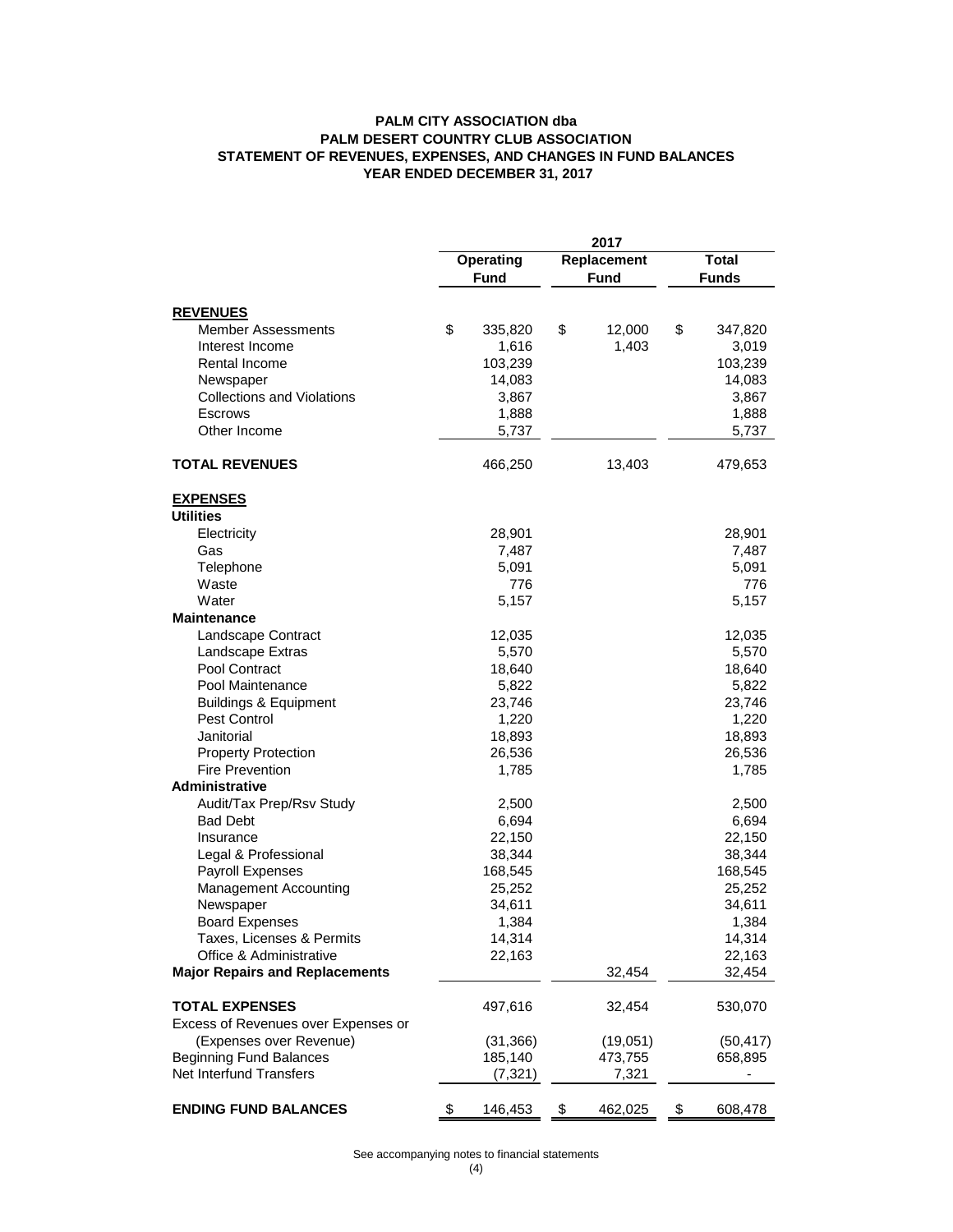#### **PALM CITY ASSOCIATION dba STATEMENT OF CASH FLOWS YEAR ENDED DECEMBER 31, 2017 PALM DESERT COUNTRY CLUB ASSOCIATION**

|                                                                                                                                                                                         | 2017                     |                                                         |                            |                           |                       |                                                         |
|-----------------------------------------------------------------------------------------------------------------------------------------------------------------------------------------|--------------------------|---------------------------------------------------------|----------------------------|---------------------------|-----------------------|---------------------------------------------------------|
|                                                                                                                                                                                         | Operating<br><b>Fund</b> |                                                         | Replacement<br><b>Fund</b> |                           | Total<br><b>Funds</b> |                                                         |
| CASH FLOWS FROM OPERATING ACTIVITIES                                                                                                                                                    |                          |                                                         |                            |                           |                       |                                                         |
| Excess (deficiency) of revenues over expenses<br>Adjustments to reconcile excess (deficiency) of<br>revenues over expenses to net cash provided (used)<br>by operating activities:      | \$                       | (31, 366)                                               | \$                         | (19,051)                  | \$                    | (50, 417)                                               |
| (Increase) decrease in:<br>Assessments Receivable<br><b>Allowance for Doubtful Accounts</b><br>Prepaid Insurance<br>Prepaid Expenses<br><b>Prepaid Taxes</b><br>Increase (decrease) in: |                          | 25,349<br>(39, 214)<br>(1, 371)<br>696<br>4,892         |                            |                           |                       | 25,349<br>(39, 214)<br>(1, 371)<br>696<br>4,892         |
| <b>Accounts Payable</b><br><b>Prepaid Assessments</b><br>Payroll Payable<br><b>Accrued PTO</b><br>Other Payable<br>Income Taxes Payable                                                 |                          | (15,662)<br>(12, 566)<br>7,402<br>6,432<br>790<br>2,422 |                            |                           |                       | (15,662)<br>(12, 566)<br>7,402<br>6,432<br>790<br>2,422 |
| NET CASH PROVIDED (USED) BY<br>OPERATING ACTIVITIES                                                                                                                                     |                          | (52, 196)                                               |                            | (19,051)                  |                       | (71, 247)                                               |
| CASH FLOWS FROM INVESTING ACTIVITIES<br>Activity in CD's<br>CASH FLOWS FROM FINANCING ACTIVITIES                                                                                        |                          |                                                         |                            | (372, 547)                |                       | (372, 547)                                              |
| Interfund transfers<br>Sub Total                                                                                                                                                        |                          | $\frac{(7,321)}{(59,517)}$                              |                            | $\frac{7,321}{(384,277)}$ |                       | (443.794)                                               |
| NET INCREASE (DECREASE) IN CASH                                                                                                                                                         |                          | (59, 517)                                               |                            | (384, 277)                |                       | (443, 794)                                              |
| CASH AT BEGINNING OF YEAR                                                                                                                                                               |                          | 229,790                                                 |                            | 473,755                   |                       | 703,545                                                 |
| CASH AT END OF YEAR                                                                                                                                                                     | \$                       | 170,273                                                 | \$                         | 89,478                    | \$                    | 259,751                                                 |
| SUPPLEMENTAL DISCLOSURE<br>Income taxes paid                                                                                                                                            | \$                       | 4,603                                                   | \$                         |                           | \$                    | 4,603                                                   |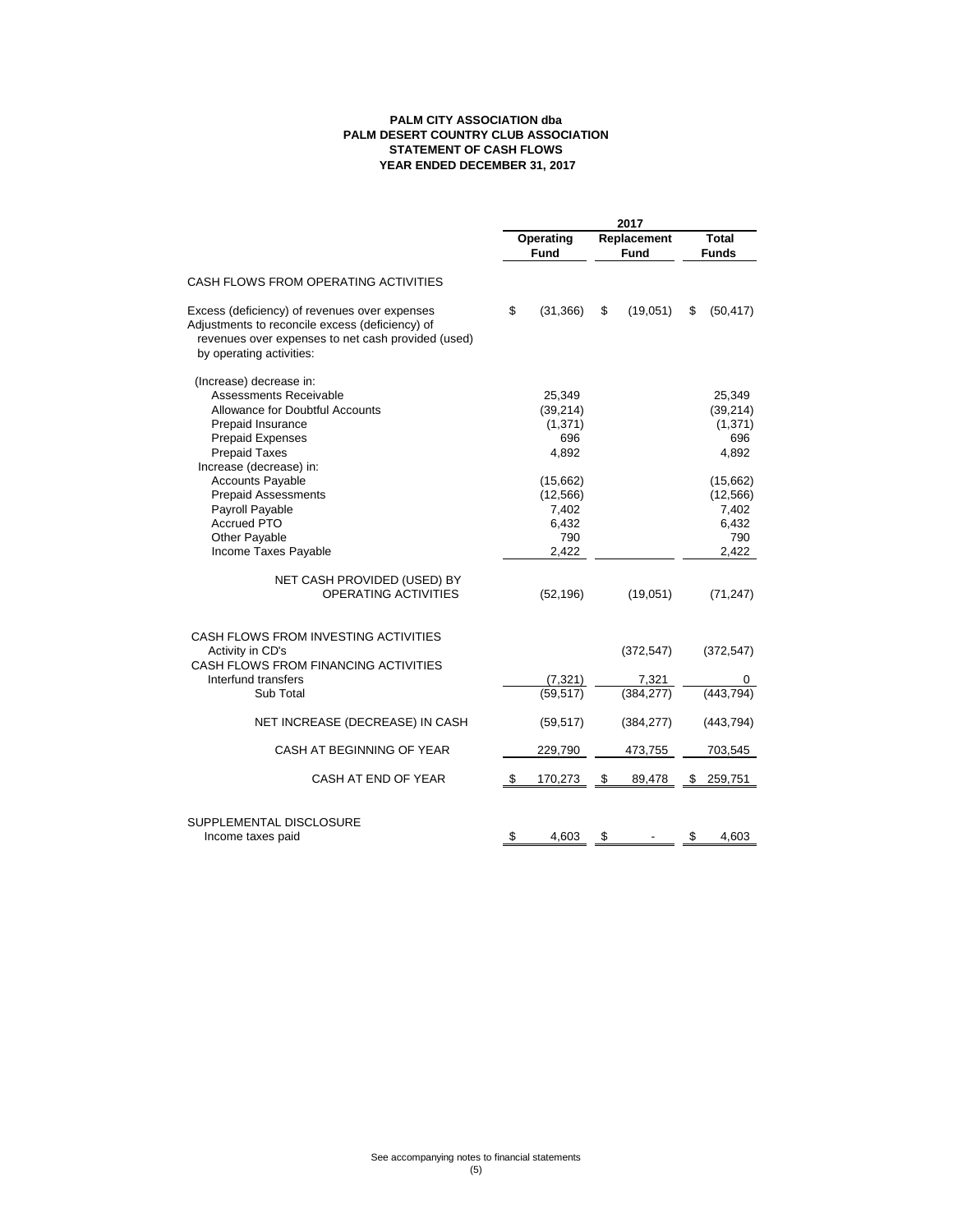#### **PALM CITY ASSOCIATION dba PALM DESERT COUNTRY CLUB ASSOCIATION NOTES TO FINANCIAL STATEMENTS DECEMBER 31, 2017**

# **NOTE 1 – ORGANIZATION**

PALM CITY ASSOCIATION dba PALM DESERT COUNTRY CLUB ASSOCIATION is a planned unit development association incorporated in California on March 2, 1961. Its primary purpose is to act as "management body" for the preservation, maintenance and architectural control of the common areas within the project. There are 1054 residential units in the development located in Palm Desert, California.

# **NOTE 2 – DATE OF MANAGEMENT'S REVIEW**

In preparing the financial statements, the Association has evaluated events and transactions for potential recognition or disclosure through the date of the audit report, which is the date that the financial statements were available to be issued.

### **NOTE 3 – SUMMARY OF SIGNIFICANT ACCOUNTING POLICY**

#### Fund Accounting

The Association's accounting records are maintained on a modified accrual basis, however, the accompanying financial statements are presented on the accrual basis in accordance with generally accepted accounting principles whereby all revenues are recognized when earned and expenses are recognized when incurred.

Homeowners associations operate on a fund accounting basis whereby current expenses are paid from operating funds and major repairs and replacements are paid from accumulated replacement funds.

#### Member Assessments

Association members are subject to an annual assessment to provide funds for the Association's operating expenses, future capital acquisitions, and major repairs and replacements. The annual budget and assessments of owners are determined by the Board of Directors who are elected by the owners. The Association retains excess operating funds at the end of the operating year, if any, for use in future operating periods and/or transfers to reserves to keep current.

The Association's policy is to retain legal counsel and place liens on properties of homeowners whose assessments are delinquent. The Association uses a guideline of 100% provision for Allowance for Doubtful Accounts for all accounts delinquent over one year, foreclosed on, in bankruptcy, or abandoned, as well as on a case by case basis of other facts and circumstances.

#### Property and Equipment

Real property and common areas acquired from the developer and related improvements are not recognized as assets on the Association's financial statements. Expenditures for major repairs and replacements are accounted for as replacement fund expenditures for the purpose of financial reporting.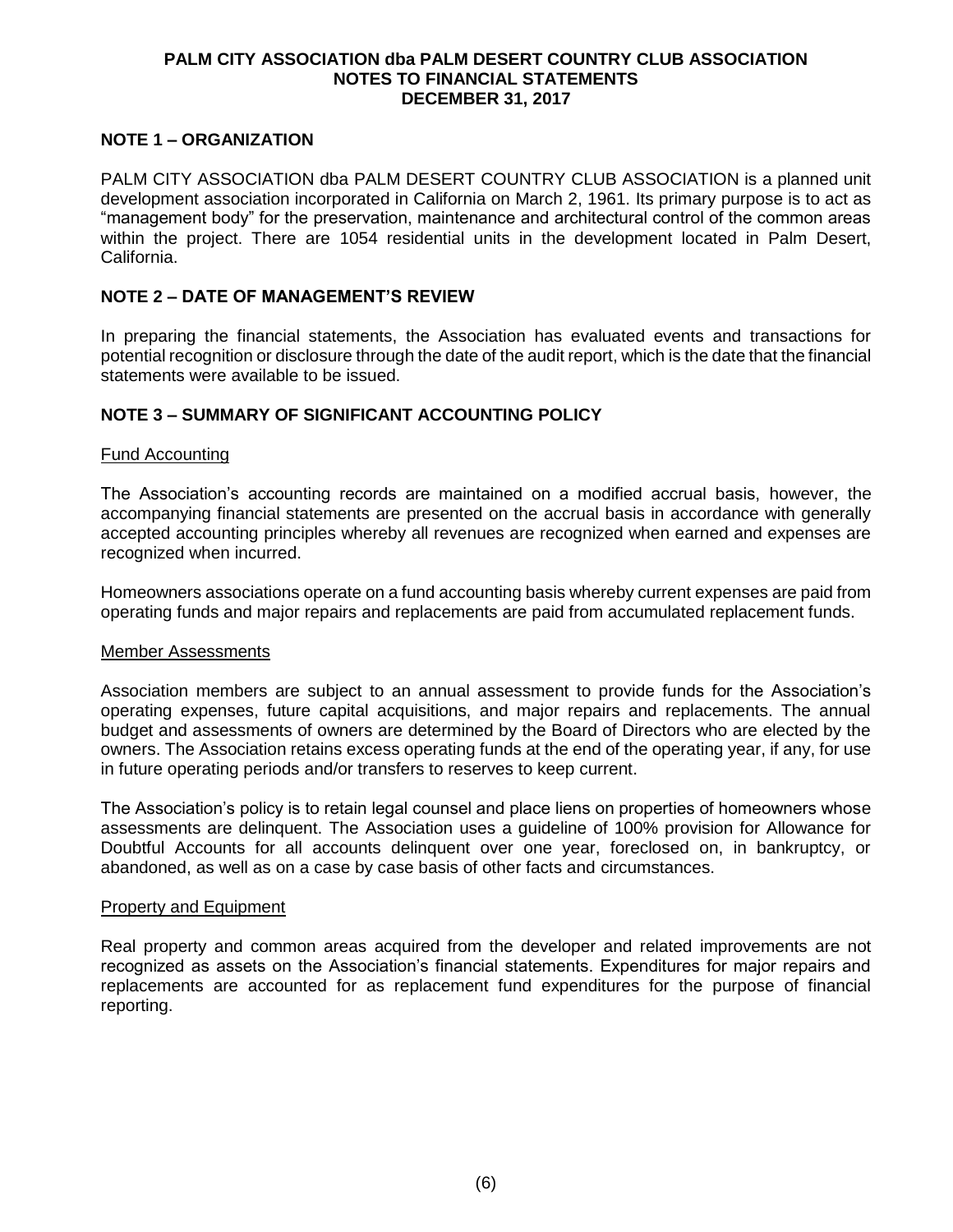#### **PALM CITY ASSOCIATION dba PALM DESERT COUNTRY CLUB ASSOCIATION NOTES TO FINANCIAL STATEMENTS DECEMBER 31, 2017**

## **NOTE 3 – SUMMARY OF SIGNIFICANT ACCOUNTING POLICY (Continued)**

### **Estimates**

The preparation of financial statements in conformity with generally accepted accounting principles may require management to make estimates and assumptions that affect the reported amounts of assets and liabilities as of the date of the financial statements and the reported amounts of revenues and expenses during the reporting period. Actual results may differ from those estimates and assumptions, if made.

#### Certificates of Deposit

The Associations investments consist of Certificates of Deposit with intended maturity dates over 90 days and are considered long term holdings and classified separately from cash.

# **NOTE 4 – INCOME TAXES**

The Association qualifies as a not-for-profit organization exempt from income tax under Section 501(c)(7) of the Internal Revenue Service Code and State Revenue & Tax Code 23701t whereby the Association incurs corporation income taxes on income from non-member sources only, such as interest, rental, and advertising net income. Generally, the Association treats income tax expenses as an operating expense regardless of the fund through which the related taxable income was recognized.

The Association's income tax returns are subject to examination by the Internal Revenue Service generally for three years after they were filed and by the Franchise Tax Board for four years after they were filed. In evaluating the Association's tax positions and accruals, the Association believes that the estimates are appropriate based on the current facts and circumstances. The Association has elected IRS Rev. Ruling 70-604 to move any excess operating funds to the reserve fund.

# **NOTE 5 – CONCENTRATION OF CREDIT RISK**

The Association maintains its cash accounts at local commercial banks. These accounts are guaranteed by the Federal Deposit Insurance Company (FDIC) up to \$250,000. The Association has maintained balances in the accounts below the federally insured limits.

# **NOTE 6 – RELATED PARTY**

The Association paid the following expenses to entities related to the management company:

| R & M                       | S | 1,085 |
|-----------------------------|---|-------|
| Security                    |   | 5,169 |
| <b>Building maintenance</b> |   | 288   |
| Alarm monitoring            |   | 720   |
| Collections                 |   | 250   |
| <b>TOTAL</b>                |   | 7,512 |
|                             |   |       |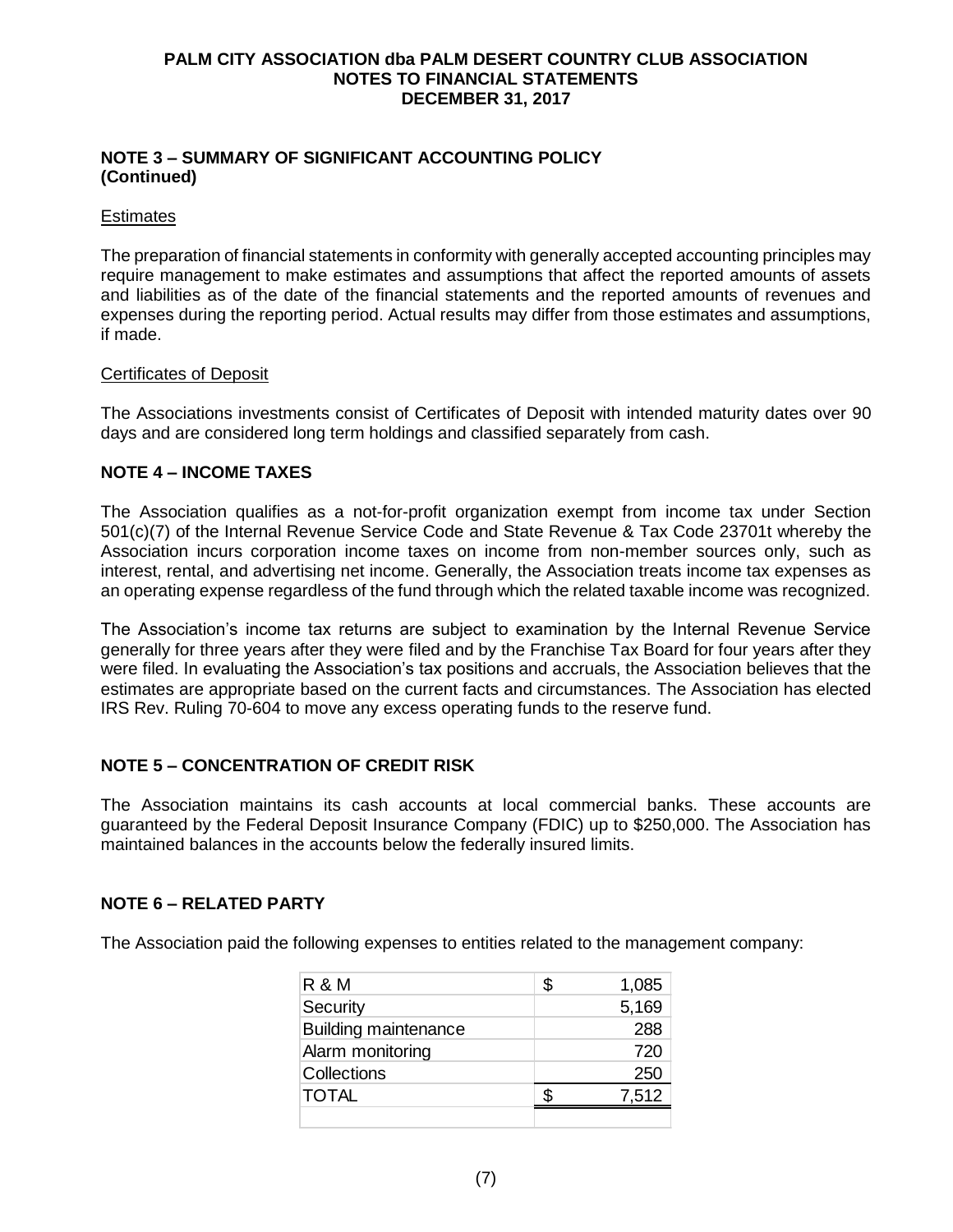#### **PALM CITY ASSOCIATION dba PALM DESERT COUNTRY CLUB ASSOCIATION NOTES TO FINANCIAL STATEMENTS DECEMBER 31, 2017**

# **NOTE 7 – FUTURE MAJOR REPAIRS AND REPLACEMENT**S

The Association's governing documents require that funds be accumulated for future major repairs and replacements. Accumulated funds are to be held in separate interest bearing accounts and are generally not available for operating purposes.

The Association engaged an independent reserve specialist who conducted a study in October of 2017 to estimate the remaining useful lives and the replacement costs of the common property components. The Association should fund such major repairs and replacements over the estimated useful lives of the components based on the study's estimates of current replacements costs, considering amounts previously accumulated in the replacement fund. Actual expenditures, however, may vary materially from the estimates. Therefore, amounts accumulated in the replacement fund may not be adequate to meet all future needs for major repairs and replacements. If additional funds turn out to be necessary, the Association has the right, subject to member approval, to increase regular assessments, levy special assessments or delay major repairs and replacements until funds become available. The Association spent \$32,454 for major repairs and replacements during the year as follows:

| Pool/Spa               | \$. | 3,389  |
|------------------------|-----|--------|
| Electrical             |     | 13,646 |
| Security               |     | 8,834  |
| <b>General Repairs</b> |     | 6,579  |
| Contingency            |     |        |
|                        |     | 32,454 |
|                        |     |        |